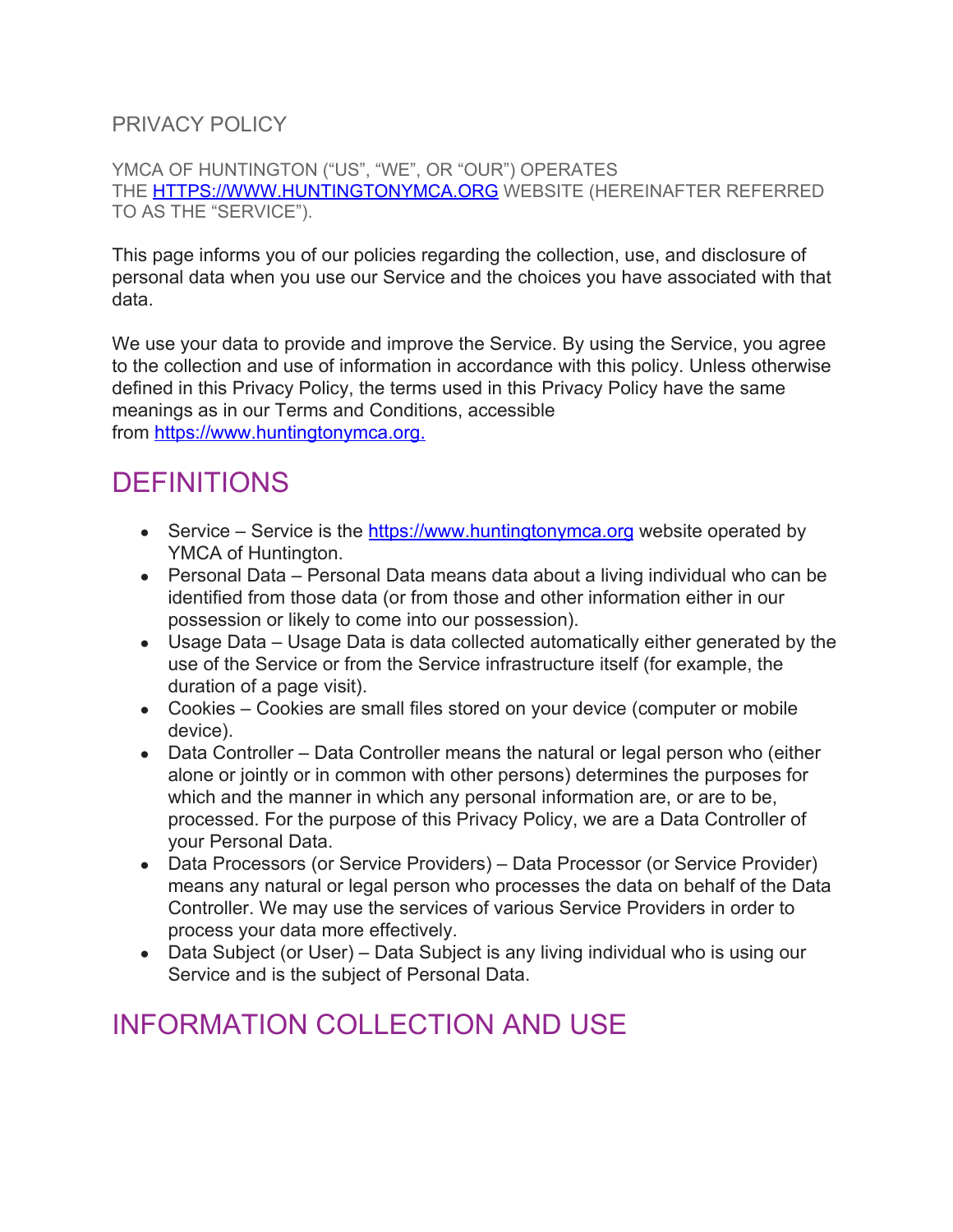We collect several different types of information for various purposes to provide and improve our Service to you.

### TYPES OF DATA COLLECTED

#### PERSONAL DATA

While using our Service, we may ask you to provide us with certain personally identifiable information that can be used to contact or identify you ("Personal Data"). Personally, identifiable information may include, but is not limited to:

- Email address
- First name and last name
- Phone number
- Address, State, Province, ZIP/Postal code, City
- Cookies and Usage Data

We may use your Personal Data to contact you with newsletters, marketing or promotional materials and other information that may be of interest to you. You may opt out of receiving any, or all, of these communications from us by following the unsubscribe link or the instructions provided in any email we send.

#### USAGE DATA

We may also collect information on how the Service is accessed and used ("Usage Data"). This Usage Data may include information such as your computer's Internet Protocol address (e.g. IP address), browser type, browser version, the pages of our Service that you visit, the time and date of your visit, the time spent on those pages, unique device identifiers and other diagnostic data.

#### TRACKING & COOKIES DATA

We use cookies and similar tracking technologies to track the activity on our Service and we hold certain information.

Cookies are files with a small amount of data which may include an anonymous unique identifier. Cookies are sent to your browser from a website and stored on your device. Other tracking technologies are also used such as beacons, tags, and scripts to collect and track information and to improve and analyze our Service.

You can instruct your browser to refuse all cookies or to indicate when a cookie is being sent. However, if you do not accept cookies, you may not be able to use some portions of our Service.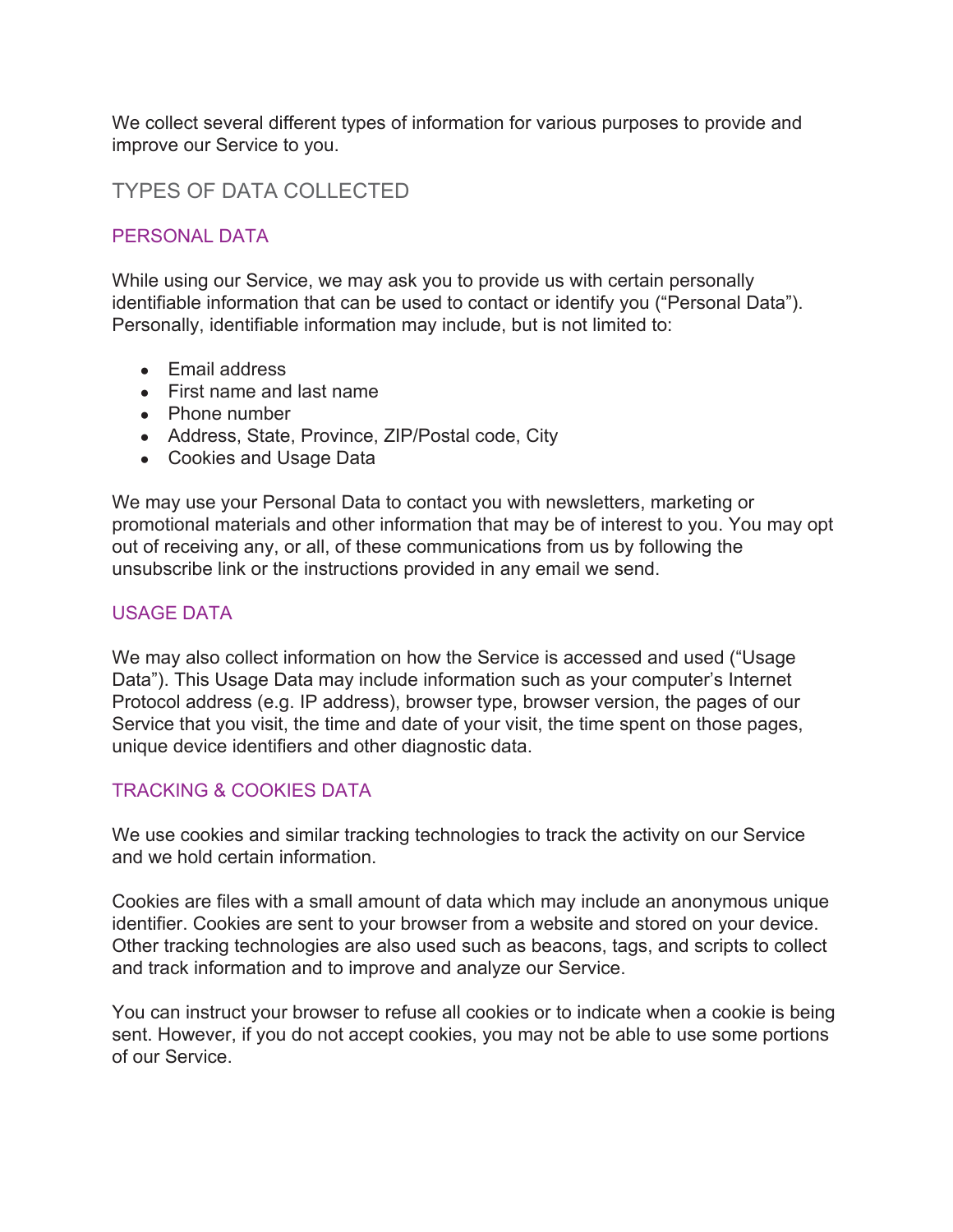Examples of Cookies we use:

- Session Cookies. We use Session Cookies to operate our Service.
- Preference Cookies. We use Preference Cookies to remember your preferences and various settings.
- Security Cookies. We use Security Cookies for security purposes.

# USE OF DATA

YMCA of Huntington uses the collected data for various purposes:

- To provide and maintain our Service
- To notify you about changes to our Service
- To allow you to participate in interactive features of our Service when you choose to do so
- To provide customer support
- To gather analysis or valuable information so that we can improve our Service
- To monitor the usage of our Service
- To detect, prevent and address technical issues
- To provide you with news, special offers and general information about other goods, services and events which we offer that are similar to those that you have already purchased or enquired about unless you have opted not to receive such information

### LEGAL BASIS FOR PROCESSING PERSONAL DATA UNDER THE GENERAL DATA PROTECTION REGULATION (GDPR)

If you are from the European Economic Area (EEA), YMCA of Huntington legal basis for collecting and using the personal information described in this Privacy Policy depends on the Personal Data we collect and the specific context in which we collect it.

YMCA of Huntington may process your Personal Data because:

- We need to perform a contract with you
- You have given us permission to do so
- The processing is in our legitimate interests and it is not overridden by your rights
- To comply with the law

### RETENTION OF DATA

YMCA of Huntington will retain your Personal Data only for as long as is necessary for the purposes set out in this Privacy Policy. We will retain and use your Personal Data to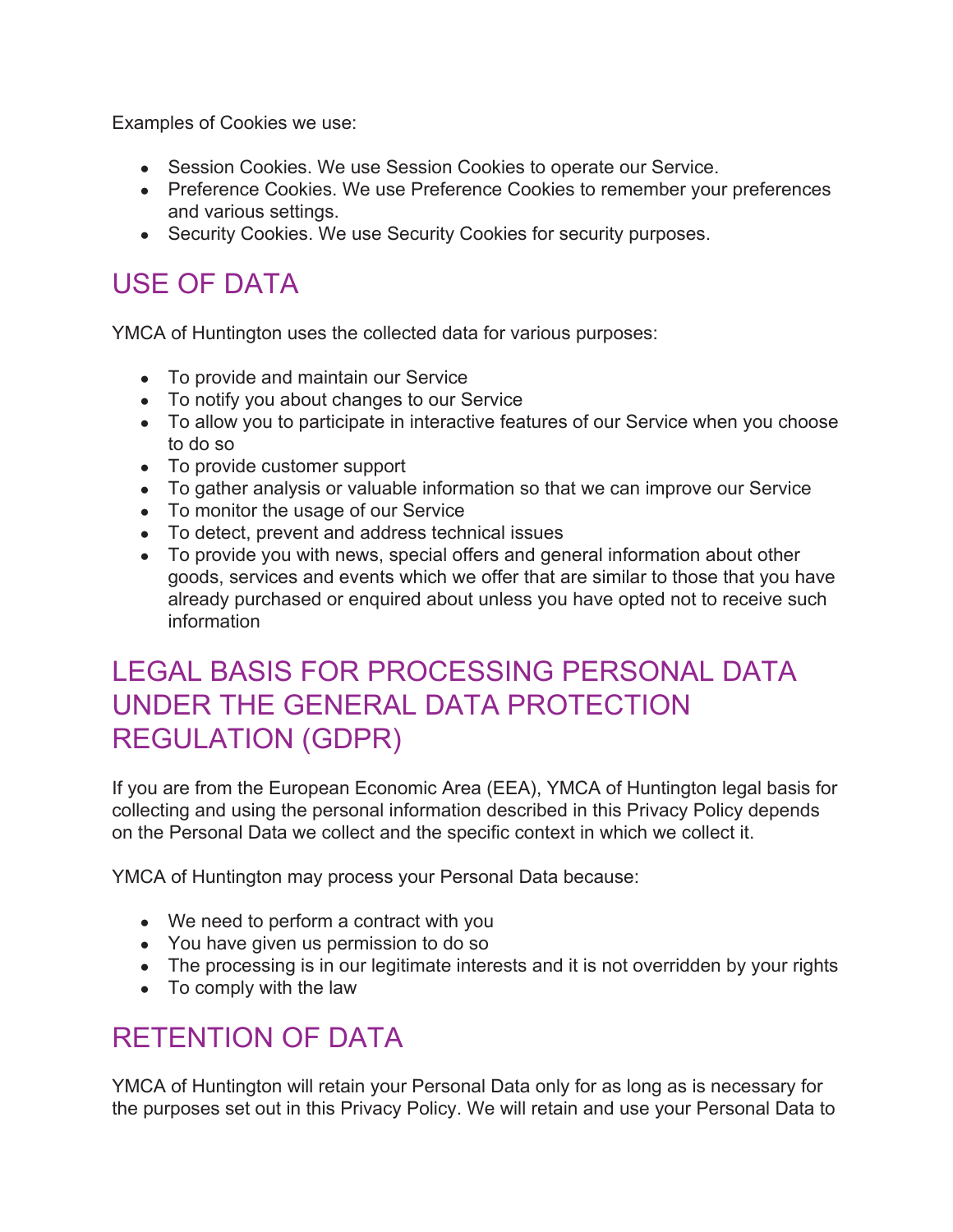the extent necessary to comply with our legal obligations (for example, if we are required to retain your data to comply with applicable laws), resolve disputes and enforce our legal agreements and policies.

YMCA of Huntington will also retain Usage Data for internal analysis purposes. Usage Data is generally retained for a shorter period of time, except when this data is used to strengthen the security or to improve the functionality of our Service, or we are legally obligated to retain this data for longer periods.

### TRANSFER OF DATA

Your information, including Personal Data, may be transferred to — and maintained on — computers located outside of your state, province, country or other governmental jurisdiction where the data protection laws may differ from those of your jurisdiction.

If you are located outside the United States and choose to provide information to us, please note that we transfer the data, including Personal Data, to the United States and process it there.

Your consent to this Privacy Policy followed by your submission of such information represents your agreement to that transfer.

YMCA of Huntington will take all the steps reasonably necessary to ensure that your data is treated securely and in accordance with this Privacy Policy and no transfer of your Personal Data will take place to an organization or a country unless there are adequate controls in place including the security of your data and other personal information.

## DISCLOSURE OF DATA

#### BUSINESS TRANSACTION

If YMCA of Huntington is involved in a merger, acquisition or asset sale, your Personal Data may be transferred. We will provide notice before your Personal Data is transferred and becomes subject to a different Privacy Policy.

#### DISCLOSURE FOR LAW ENFORCEMENT

Under certain circumstances, YMCA of Huntington may be required to disclose your Personal Data if required to do so by law or in response to valid requests by public authorities (e.g. a court or a government agency).

#### LEGAL REQUIREMENTS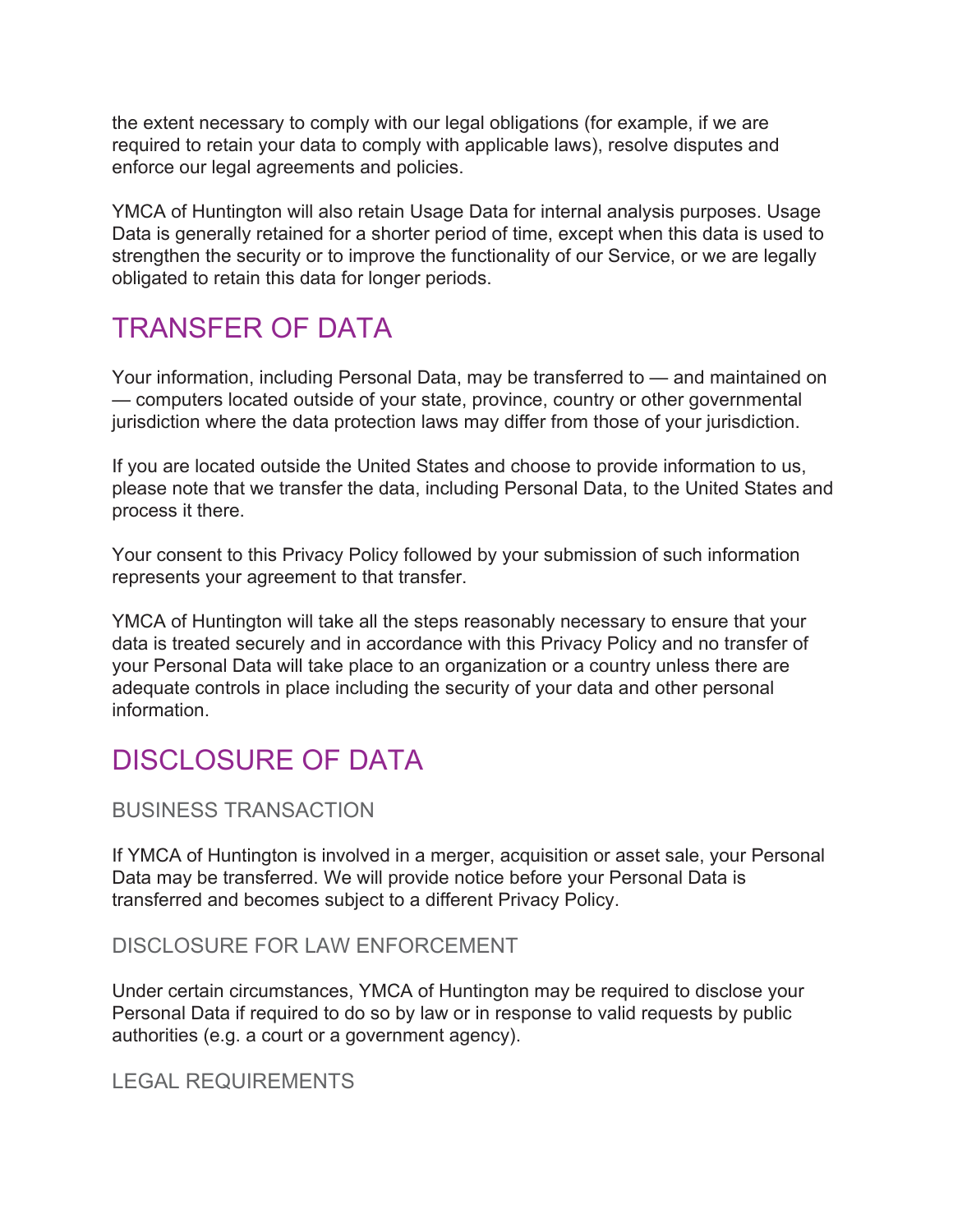YMCA of Huntington may disclose your Personal Data in the good faith belief that such action is necessary to:

- To comply with a legal obligation
- To protect and defend the rights or property of YMCA of Huntington
- To prevent or investigate possible wrongdoing in connection with the Service
- To protect the personal safety of users of the Service or the public
- To protect against legal liability

# SECURITY OF DATA

The security of your data is important to us but remember that no method of transmission over the Internet or method of electronic storage is 100% secure. While we strive to use commercially acceptable means to protect your Personal Data, we cannot guarantee its absolute security.

## YOUR DATA PROTECTION RIGHTS UNDER THE GENERAL DATA PROTECTION REGULATION (GDPR)

If you are a resident of the European Economic Area (EEA), you have certain data protection rights. YMCA of Huntington aims to take reasonable steps to allow you to correct, amend, delete or limit the use of your Personal Data.

If you wish to be informed about what Personal Data we hold about you and if you want it to be removed from our systems, please contact us.

In certain circumstances, you have the following data protection rights:

- The right to access, update or delete the information we have on you. Whenever made possible, you can access, update or request deletion of your Personal Data directly within your account settings section. If you are unable to perform these actions yourself, please contact us to assist you.
- The right of rectification. You have the right to have your information rectified if that information is inaccurate or incomplete.
- The right to object. You have the right to object to our processing of your Personal Data.
- The right of restriction. You have the right to request that we restrict the processing of your personal information.
- The right to data portability. You have the right to be provided with a copy of the information we have on you in a structured, machine-readable and commonly used format.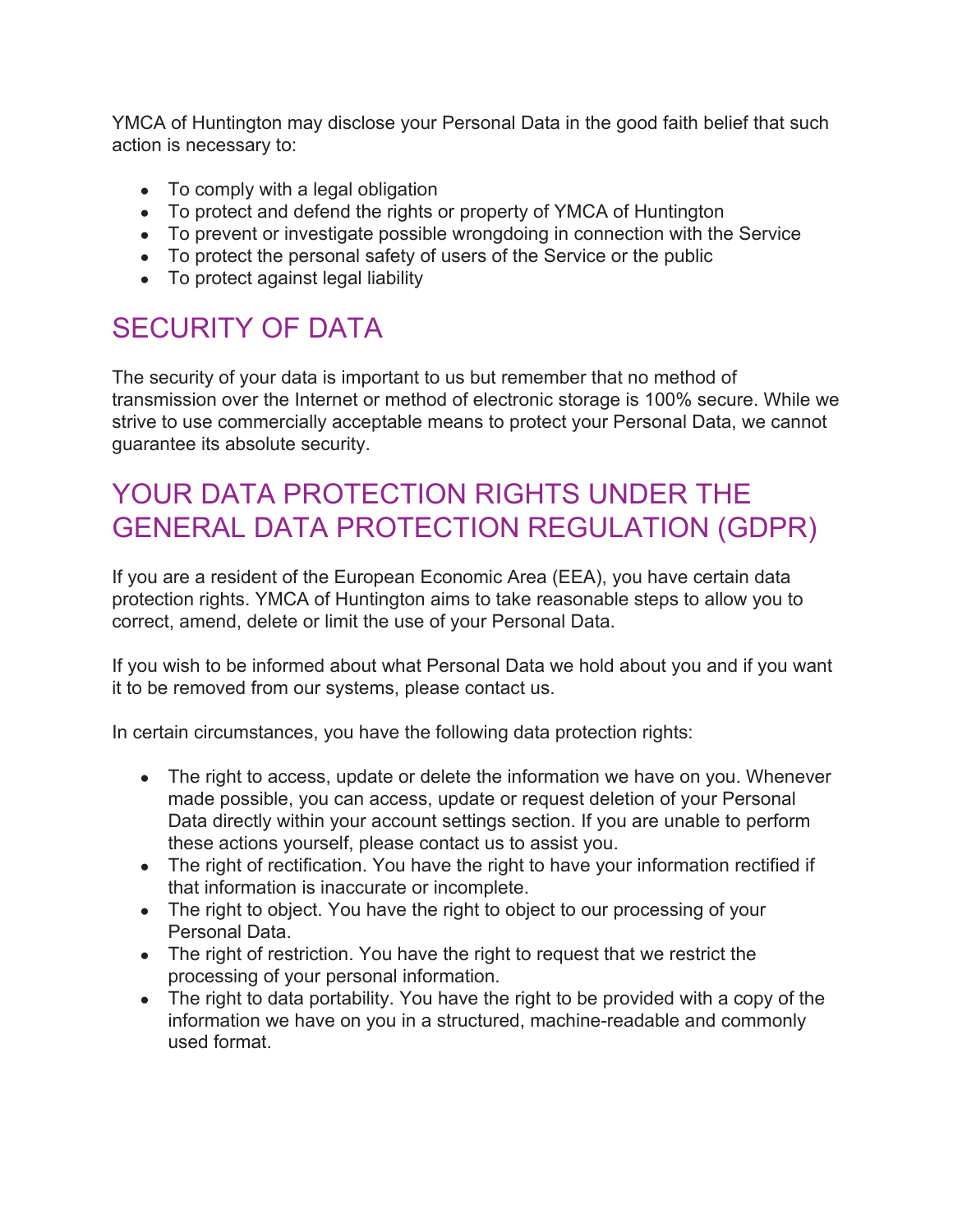• The right to withdraw consent. You also have the right to withdraw your consent at any time where YMCA of Huntington relied on your consent to process your personal information.

Please note that we may ask you to verify your identity before responding to such requests.

You have the right to complain to a Data Protection Authority about our collection and use of your Personal Data. For more information, please contact your local data protection authority in the European Economic Area (EEA).

# SERVICE PROVIDERS

We may employ third party companies and individuals to facilitate our Service ("Service Providers"), provide the Service on our behalf, perform Service-related services or assist us in analyzing how our Service is used.

These third parties have access to your Personal Data only to perform these tasks on our behalf and are obligated not to disclose or use it for any other purpose.

### **ANALYTICS**

We may use third-party Service Providers to monitor and analyze the use of our Service.

• Google Analytics – Google Analytics is a web analytics service offered by Google that tracks and reports website traffic. Google uses the data collected to track and monitor the use of our Service. This data is shared with other Google services. Google may use the collected data to contextualize and personalize the ads of its own advertising network. You can opt-out of having made your activity on the Service available to Google Analytics by installing the Google Analytics opt-out browser add-on. The add-on prevents the Google Analytics JavaScript (ga.js, analytics.js, and dc.js) from sharing information with Google Analytics about visits activity. For more information on the privacy practices of Google, please visit the Google Privacy & Terms web page:<https://policies.google.com/privacy?hl=en>

#### BEHAVIORAL REMARKETING

YMCA of Huntington uses remarketing services to advertise on third party websites to you after you visited our Service. We and our third-party vendors use cookies to inform, optimize and serve ads based on your past visits to our Service.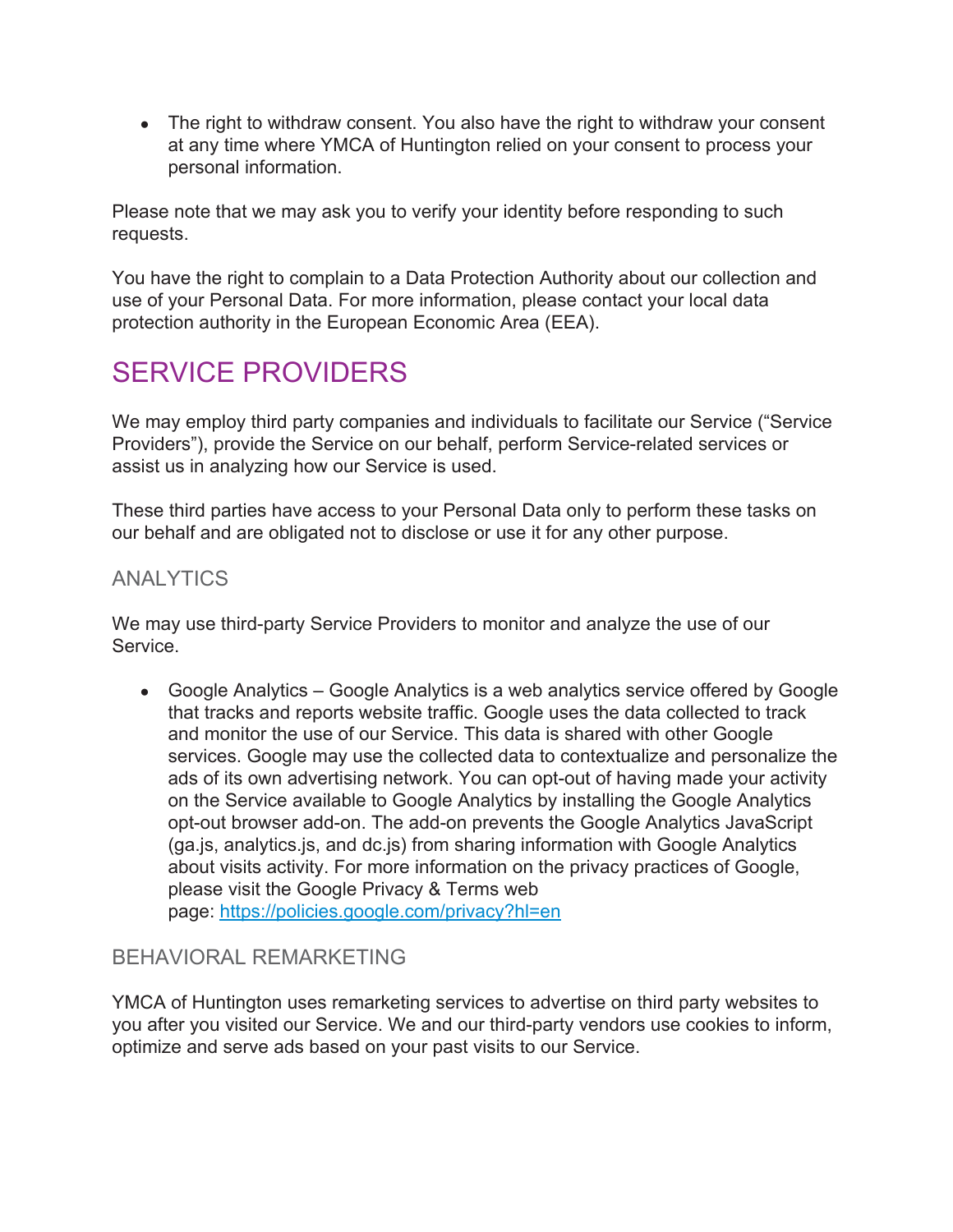- Google Ads (AdWords) Google Ads (AdWords) remarketing service is provided by Google Inc. You can opt-out of Google Analytics for Display Advertising and customize the Google Display Network ads by visiting the Google Ads Settings page:<http://www.google.com/settings/ads> Google also recommends installing the Google Analytics Opt-out Browser Add-on – <https://tools.google.com/dlpage/gaoptout> – for your web browser. Google Analytics Opt-out Browser Add-on provides visitors with the ability to prevent their data from being collected and used by Google Analytics. For more information on the privacy practices of Google, please visit the Google Privacy & Terms web page: <https://policies.google.com/privacy?hl=en>
- Twitter Twitter remarketing service is provided by Twitter Inc. You can opt-out from Twitter's interest-based ads by following their instructions: <https://support.twitter.com/articles/20170405>You can learn more about the privacy practices and policies of Twitter by visiting their Privacy Policy page:<https://twitter.com/privacy>
- Facebook Facebook remarketing service is provided by Facebook Inc. You can learn more about interest-based advertising from Facebook by visiting this page:<https://www.facebook.com/help/164968693837950>To opt-out from Facebook's interest-based ads, follow these instructions from Facebook:<https://www.facebook.com/help/568137493302217>Facebook adheres to the Self-Regulatory Principles for Online Behavioural Advertising established by the Digital Advertising Alliance. You can also opt-out from Facebook and other participating companies through the Digital Advertising Alliance in the USA [http://www.aboutads.info/choices/,](http://www.aboutads.info/choices/) the Digital Advertising Alliance of Canada in Canada <http://youradchoices.ca/> or the European Interactive Digital Advertising Alliance in Europe <http://www.youronlinechoices.eu/>, or opt-out using your mobile device settings. For more information on the privacy practices of Facebook, please visit Facebook's Data Policy: <https://www.facebook.com/privacy/explanation>

## LINKS TO OTHER SITES

Our Service may contain links to other sites that are not operated by us. If you click a third party link, you will be directed to that third party's site. We strongly advise you to review the Privacy Policy of every site you visit.

We have no control over and assume no responsibility for the content, privacy policies or practices of any third party sites or services.

### CHILDREN'S PRIVACY

Our Service does not address anyone under the age of 18 ("Children").